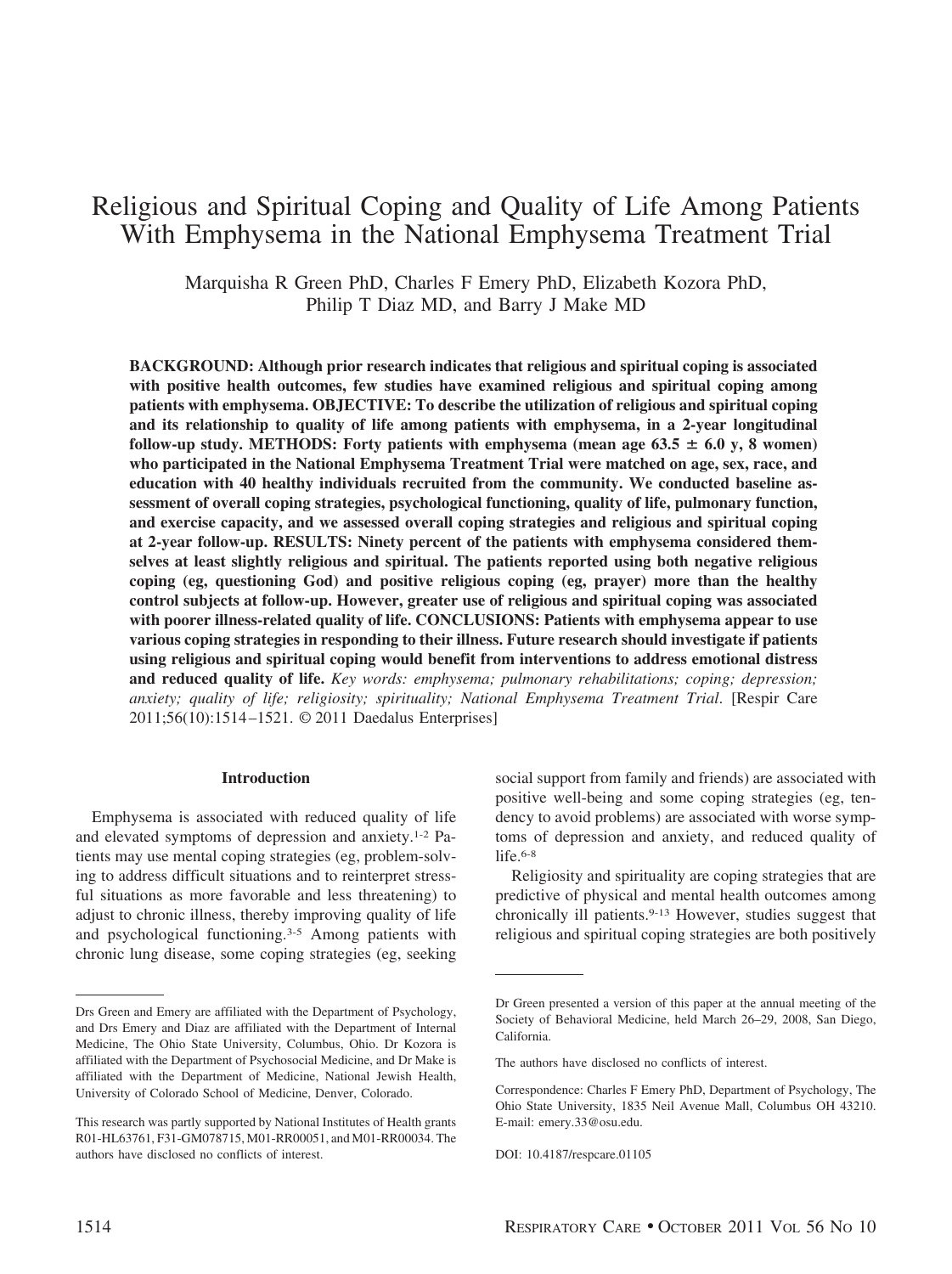and negatively associated with health outcomes.<sup>9-13</sup> Religiosity can be defined as the beliefs, values, practices, and rituals of a particular faith.12 Spirituality is distinct from religiosity in that it addresses ultimate questions about life's meaning, is more subjective, and is less visible and measurable than religiosity.12,14,15 Among patients with end-stage pulmonary disease, religious and spiritual coping is associated with higher levels of social functioning, but also with greater psychological distress and disability.16,17 Very few studies have examined religious and spiritual coping among patients with emphysema. In other patient groups (eg, cancer), greater use of religiosity and spirituality has been associated with better health and wellbeing.18 Thus, there is reason to believe that religiosity and spirituality may be beneficial for the well-being of patients with chronic lung disease.

SEE THE RELATED EDITORIAL ON PAGE 1627

The primary goal of this study was to examine the utilization of religious and spiritual coping among patients with emphysema who participated in the National Emphysema Treatment Trial (NETT). We investigated change in coping over a 2-year follow-up period, and evaluated religious and spiritual coping as a predictor of quality of life, psychological functioning, and pulmonary functioning. We hypothesized that patients with emphysema would utilize multiple coping strategies, including religious and spiritual coping, more than healthy individuals, and that positive religious and spiritual coping (eg, seeking support from God), and behaviors such as forgiveness would be associated with better health and quality of life among patients, but that negative religious and spiritual coping (eg, questioning God) would be associated with worse health and quality of life.

#### **Methods**

This study was approved by The Ohio State University Biomedical Institutional Review Board (1999H0132) and the National Jewish Health Institutional Review Board (HS-211). Participants completed informed consent prior to participation, in addition to the prior informed consent for the ancillary study.

## **Subjects**

Participants were recruited in the context of a NETT ancillary study of cognitive functioning among patients with emphysema.<sup>19</sup> The NETT ancillary study was conducted at The Ohio State University, Columbus, Ohio, and at National Jewish Health, Denver, Colorado. Participants in the NETT were randomly assigned to one of two groups:



Fig. 1. Flow chart. NETT = National Emphysema Treatment Trial. lung-volume-reduction surgery = lung-volume-reduction surgery.

lung-volume-reduction surgery plus medical treatment, or medical treatment only. The ancillary study examined the neuropsychological functioning of the patients in the 2 groups. Fifty-eight patients at the 2 study sites completed the standard NETT exercise rehabilitation medical treatment, including baseline testing, 6 –10 weeks of exercise rehabilitation, and post-rehabilitation testing prior to becoming eligible for randomization into the experimental groups.

All 58 participants were re-contacted 2 years after their initial baseline assessment, to recruit them for participation in this study. Of the 58 patients, 9 had died, 3 no longer met inclusion criteria because their disease was not severe enough, and 6 declined to participate. Thus, this longitudinal study included 40 patients: 18 from the lungvolume-reduction surgery and medical treatment group, 17 from the medical treatment group, and 5 who had dropped out of the NETT prior to randomization (Fig. 1).

Each patient was matched by age  $(\pm 2 \text{ years})$ , sex, race, and education ( $\pm$  2 years) to a healthy adult recruited from the community via radio and newspaper announcements. All prospective healthy control participants were evaluated via telephone screening by a research technician to determine age, education history, and medical history of neurologic or psychiatric illness. Thus, we relied on the control participants' self-reports of health status. Healthy control participants were recruited following randomization of each cohort of approximately 15 emphysema patients to ensure that demographics of the healthy control participants matched those of the enrolled emphysema pa-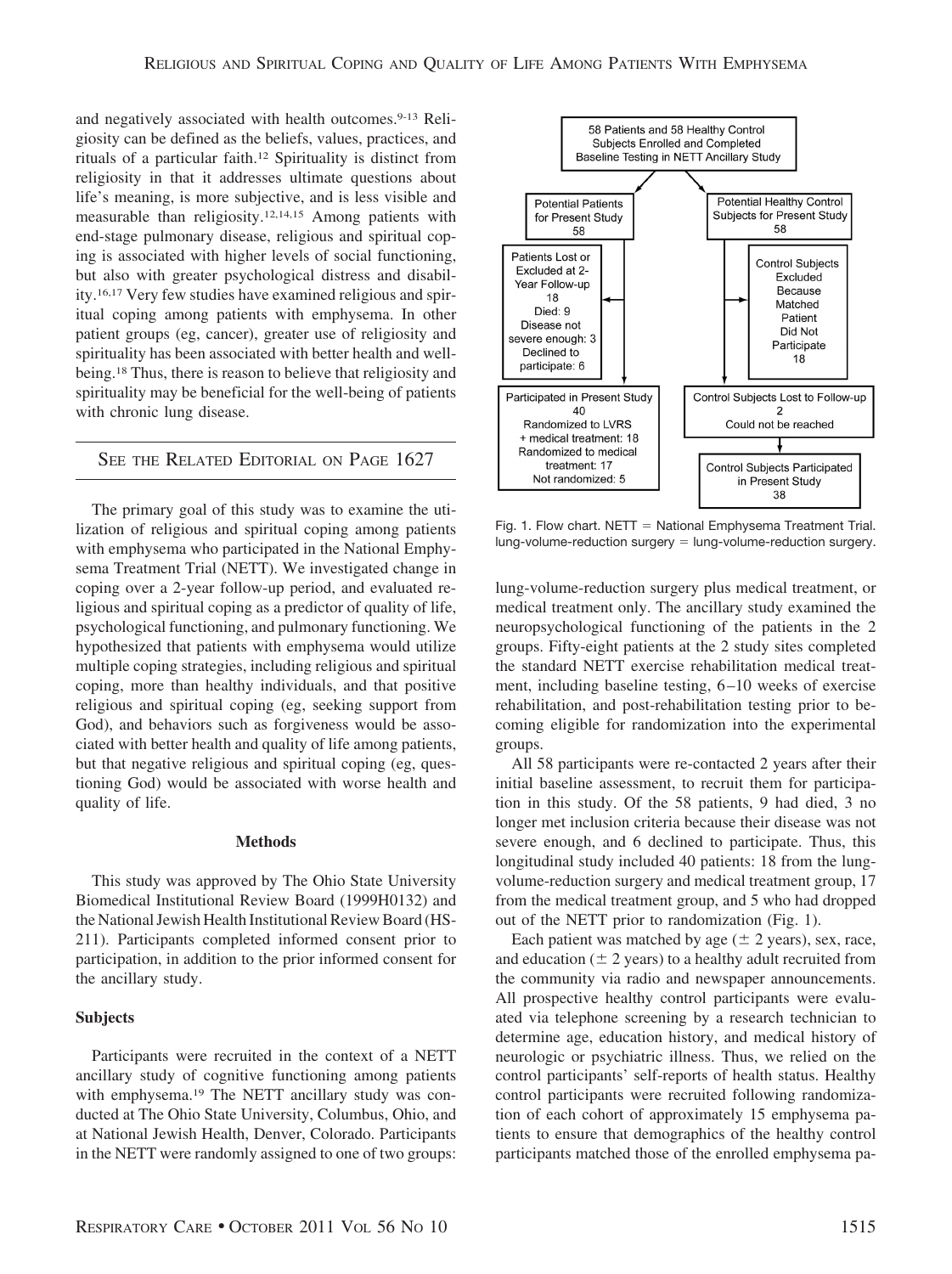Table 1. Subjects

|                                                             | Patients With<br>Emphysema<br>$(n = 40)$ | <b>Healthy Matched</b><br>Control Subjects<br>$(n = 38)$ |
|-------------------------------------------------------------|------------------------------------------|----------------------------------------------------------|
| Male, no.                                                   | 32                                       | 31                                                       |
| Female, no.                                                 | 8                                        | 7                                                        |
| Age $(y)$                                                   | $63.5 \pm 6.0$                           | $63.5 \pm 4.6$                                           |
| Education $(y)$                                             | $12.4 \pm 1.9$                           | $13.3 \pm 2.1$                                           |
| White $(\% )$                                               | 95                                       | 95                                                       |
| Married $(\%)$                                              | 47                                       | 57                                                       |
| Smoking history (y)                                         | $41.8 \pm 6.7$                           | $18.9 \pm 13.4$                                          |
| $FEV_1$ (% predicted)                                       | $21 \pm 0.07$                            | <b>ND</b>                                                |
| $P_{aO}$ (mm Hg)                                            | $61 \pm 12$                              | <b>ND</b>                                                |
| $P_{aCO}$ , (mm Hg)                                         | $44 \pm 6$                               | <b>ND</b>                                                |
| 6-min walk distance (m)                                     | $365 \pm 94$                             | <b>ND</b>                                                |
| Maximum oxygen consumption<br>(L/min)                       | $1.1 \pm 0.2$                            | <b>ND</b>                                                |
| Work load (Watts)                                           | $44.7 \pm 21.8$                          | ND                                                       |
| $\pm$ values are mean $\pm$ SD.<br>$ND = no data collected$ |                                          |                                                          |

tients. The patients and matched healthy controls were primarily older white men (Table 1).

## **Baseline Assessment**

At baseline, prior to participating in pulmonary rehabilitation, NETT participants completed pulmonary function testing, exercise testing, and self-report questionnaires evaluating psychological well-being, quality of life, and coping. Healthy controls completed self-report questionnaires evaluating psychological well-being, quality of life, and coping, but did not undergo pulmonary function testing or exercise testing.

Pulmonary Function and Exercise Endurance. P<sub>aO2</sub> and  $P_{aCO}$ , were measured at rest while the participant was breathing room air.  $FEV<sub>1</sub>$  and forced vital capacity were evaluated with standard spirometry, per the American Thoracic Society guidelines. Maximum oxygen consumption and cardiopulmonary endurance were evaluated during cycle ergometry on an  $F_{IO}$  of 0.30, with the work load increasing at increments of 5–10 Watts every minute, until the participant had maximum fatigue or shortness of breath. The 6-minute walk test was conducted per standard procedures (eg, level surface, research staff provided feedback regarding elapsed time and carried the oxygen for the participant if needed). The 6-minute walk test assesses functional capacity for performing daily tasks. Generally, a 6-minute walk distance  $\leq$  305 m indicates important functional limitations in a patient with emphysema.20

**Beck Depression Inventory.** The Beck Depression Inventory21 consists of 21 items that assess emotional and somatic symptoms of depression. The total score range is 0 to 63. The Beck Depression Inventory has high internal consistency and discriminant and content validity in clinical and nonclinical populations.21 The reliability of the Beck Depression Inventory in this sample was good (Cronbach's alpha  $= 0.84$ ).

**State-Trait Anxiety Inventory.** The State-Trait Anxiety Inventory22 has been used extensively in research. It includes 20 statements that evaluate how the subject feels "right now, at this moment" (state anxiety), and 20 statements that evaluate how the subject generally feels (trait anxiety). The total score range for these subscales is 20 – 80. The State-Trait Anxiety Inventory has high reliability and adequate validity for surgical populations.22 The internal reliability of the State-Trait Anxiety Inventory in this sample was very good (Cronbach's alpha  $= 0.90$ ).

**St George's Respiratory Questionnaire.** St George's Respiratory Questionnaire23 is a 76-item disease-specific quality-of-life measure, with a total score and 3 component scores (symptoms, activities, and impact) that reflect pulmonary-disease-induced limitations on daily life. St George's Respiratory Questionnaire has sufficient reliability and validity among pulmonary patients.23 The reliability of the St George's Respiratory Questionnaire in this sample was adequate (Cronbach's alpha  $= 0.63$ ).

**Brief COPE Questionnaire.** The Brief COPE Questionnaire<sup>24,25</sup> is a 28-item self-report questionnaire that assesses a broad range of coping strategies. It has 14 subscales and a 2-item religion subscale. The items are on a 4-point Likert scale that ranges from "I haven't been doing this at all" to "I've been doing this a lot." The score range for overall coping, excluding the religious subscale, is 26 – 104, and the score range for the religious subscale is 2– 8. The Brief COPE Questionnaire is reliable and valid.24,25 The reliability of the overall Brief COPE Questionnaire in this sample was very good (Cronbach's alpha  $= 0.84$ ), as was the reliability of the 2-item religion subscale  $(r = 0.87)$ .

The healthy control participants completed all of the above measures except the St George's Respiratory Questionnaire.

## **Follow-up Assessment**

Two years after the baseline assessment, all participants were contacted via telephone and were mailed a follow-up packet of 3 questionnaires to assess general coping strategies and religious and spiritual coping: the Brief COPE Questionnaire, the Brief Multidimensional Measure of Religiousness and Spirituality, and the Brief Religious Coping Questionnaire. The subjects with emphysema were also sent the Religion and Health Questionnaire. The 2-year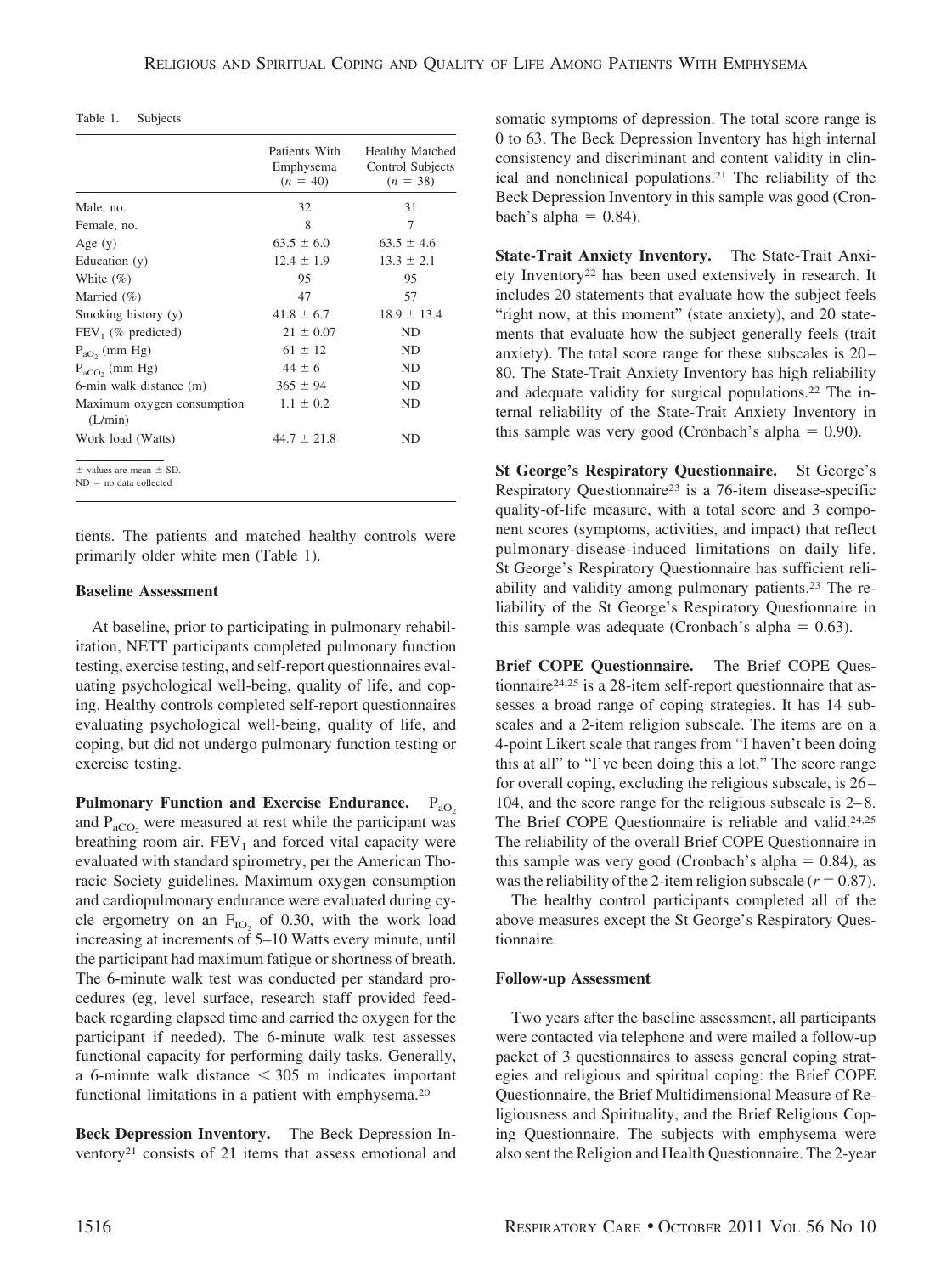follow-up did not include pulmonary function testing, exercise testing, or questionnaires on well-being or quality of life. The follow-up packet included a self-addressed, stamped return envelope.

The Brief Multidimensional Measure of Religion and Spirituality<sup>14</sup> is a 40-item self-report measure of religiosity and spirituality for use in health research. Four of its subscales were relevant in this study: forgiveness (eg, whether an individual feels forgiven by the transcendent and forgives him/herself); private religious practices (eg, prayer); organized religious practices (eg, church attendance); and overall self-ranking of religious and spiritual coping (ie, degree to which the individual feels religious and spiritual). All the subscale items are on Likert scales, but the scale range differs across the subscales. The forgiveness subscale (3 items) is rated on a 4-point Likert scale, with responses ranging from "Always or almost always" to "Never or almost never." Scores range from 3 to 12. The private religious practices subscale (5 items) is primarily rated on an 8-point Likert scale, with responses ranging from "More than once a day" to "Never." However, one item is rated on a 5-point Likert scale, with responses ranging from "At all meals" to "Never." Scores on the forgiveness subscale range from 5 to 37. The organized religious practices subscale (2 items) is rated on a 6-point Likert scale, with responses ranging from "More than once a week" to "Never." Scores range from 2 to 12. The overall self-ranking subscale (2 items) is rated on a 4-point Likert scale, with responses ranging from "Very religious or spiritual" to "Not at all religious or spiritual." Scores range from 2 to 8. Higher scores on all the Brief Multidimensional Measure of Religion and Spirituality subscales indicate greater religiosity and spirituality. The Brief Multidimensional Measure of Religion and Spirituality has adequate reliability and validity among adults.14 The reliabilities of the private religious practices  $(r = 0.84)$  and organized religious practices  $(r = 0.86)$  subscales were very good, and the reliabilities for forgiveness (Cronbach's  $alpha = 0.59$ ) and overall self-ranking subscales (Cron- $\text{bach's alpha} = 0.67$  were acceptable for this study.

The Brief Religious Coping Questionnaire<sup>26</sup> is a 14item self-report questionnaire that assesses the extent to which the respondent utilizes religious strategies to cope with stress. It consists of two 7-item subscales (positive religious coping and negative religious coping), with each item rated on a 4-point Likert scale ranging from "A great deal" to "Not at all." The scores for each subscale range from 0 to 21. The Brief Religious Coping Questionnaire has reliability and validity in hospitalized patients.<sup>26</sup> The reliability of the Brief Religious Coping Questionnaire in this sample was adequate (positive religious coping Cronbach's alpha - 0.95, negative religious coping Cronbach's  $alpha = 0.63$ ).

The Religion and Health Questionnaire is a 2-item questionnaire developed for this study to retrospectively assess the types of religious and spiritual strategies participants found most useful in coping with pulmonary disease. The instrument asked, "In coping with your pulmonary disease, what aspects of religiosity and spirituality, if any, have been most useful to you?" Participants were instructed to choose one or more of the following responses: "None. I have not relied on religiosity/spirituality in coping with my pulmonary disease." "Prayer," "Congregational support," "Watching religious programs," "Reading the Bible or other religious literature," "Attendance at religious services," and "Other, please list." The proportion of individuals who utilized each strategy was calculated. The questionnaire also assessed the degree to which participants perceived that their own religious and spiritual coping strategies had changed over time. The instrument asked, "For each item circled above, indicate below how much your use of that strategy changed during your participation in the NETT." For each type of religious and spiritual coping strategy, participants indicated "More", "Same", "Less, or "Not applicable." Proportions of change were calculated for each coping strategy.

## **Statistical Analysis**

All statistical analyses were conducted with statistics software (SAS 8e, SAS Institute, Cary, North Carolina). Prior research indicated that age, sex, income, and marital status may be confounded with the use of religious and spiritual coping, especially during stressful situations,<sup>27</sup> so we used Pearson product moment correlations and analysis of variance to assess the association between religious and spiritual coping and age, sex, and marital status. There was no significant association.

Because subjects were recruited from 2 sites, we used analysis of variance to evaluate the baseline differences between the participants from the 2 sites. Participants at The Ohio State University were older  $(P \le 0.001)$ , more likely to be married ( $P = .02$ ), more likely to have higher  $P_{aO_2}(P < .001)$ , more likely to have lower  $P_{aCO_2}(P < .001)$ , and more likely to have lower exercise endurance  $(P = .048)$ than patients at National Jewish Health. Because of those differences, site was included as a control variable in all analyses of outcome variables.

We used analysis of covariance to examine differences between the patients and the healthy subjects, covarying site. We conducted repeated-measures analysis of covariance to examine the change in overall coping strategies and religious and spiritual coping. We evaluated differences in individual coping strategies only in the presence of a difference in the overall coping score. We conducted hierarchical linear regression analyses to examine psychological predictors of religious and spiritual coping among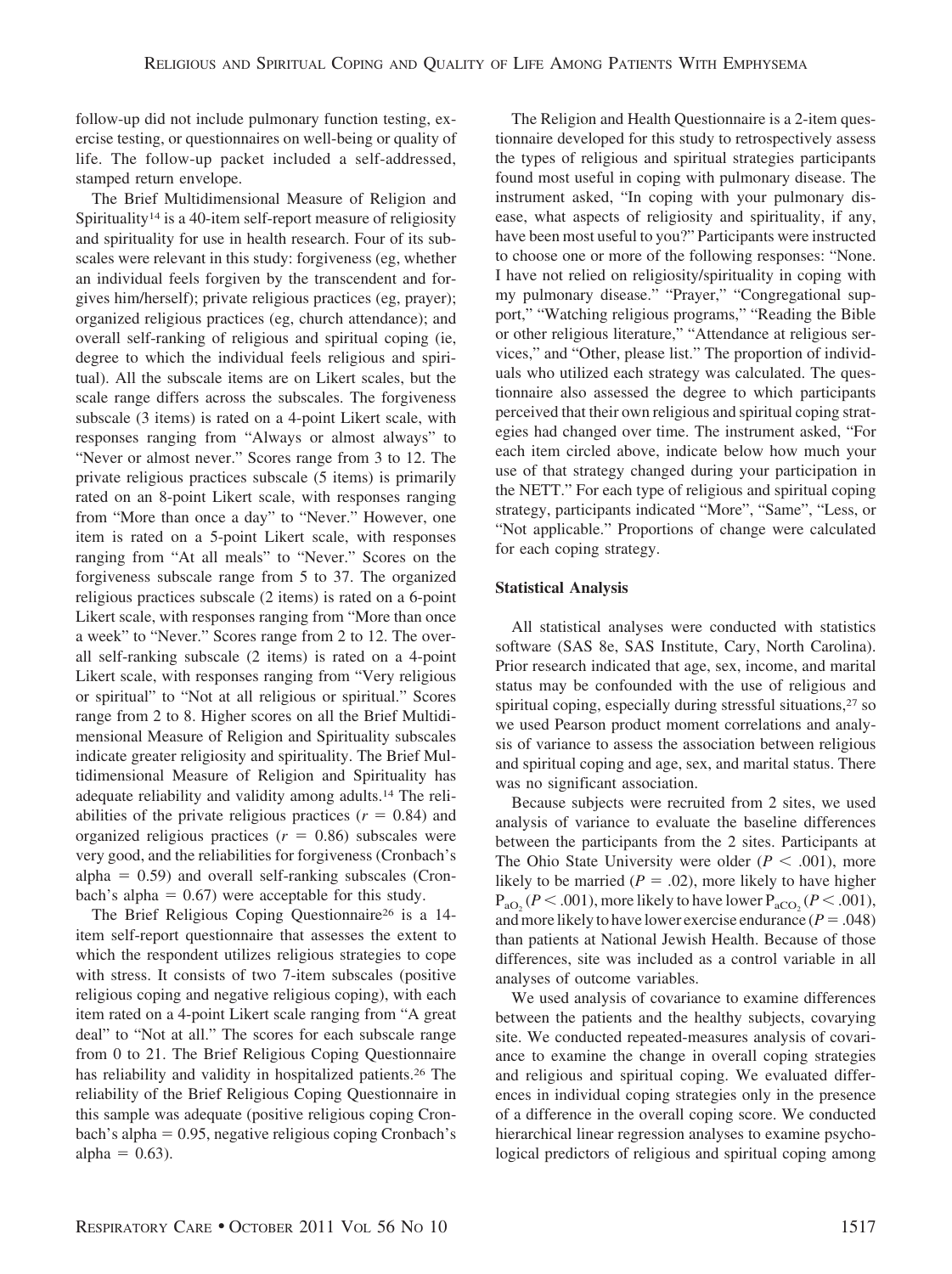patients, controlling for site in all analyses. We conducted 10 hierarchical regression analyses: 2 indicators of psychological well-being  $\times$  5 religious and spiritual coping outcomes. Each of the 5 religious and spiritual coping strategies (private religious practice, organized religious practices, forgiveness, positive religious coping, and negative religious coping) was first regressed on site, in step 1, followed by one of the psychological well-being indicators (anxiety, depression) in step 2. A Bonferroni correction for multiple comparisons resulted in a  $P < .005$  utilized to indicate statistical significance.

Similarly, we conducted hierarchical linear regression analyses to examine physiological predictors of religious and spiritual coping among patients, controlling for site in all analyses. Each of the 5 religious and spiritual coping strategies was regressed on site, in step 1, followed by one of the physiological indicators (percent-of-predicted  $FEV<sub>1</sub>$ ,  $P_{aO_2}$ ,  $P_{aCO_2}$ , 6-min walk distance, maximum oxygen consumption, and work load) in step 2. Thus, we conducted 30 hierarchical regression analyses (6 pulmonary-function indicators  $\times$  5 outcomes). A Bonferroni correction for multiple comparisons resulted in a  $P < .0015$  utilized to indicate statistical significance.

We also conducted hierarchical linear regression analyses to evaluate religious coping as a predictor of physiological functioning, psychological well-being, and quality of life. For all regressions, site (The Ohio State University vs National Jewish) was entered as a predictor in the first step, followed by religious coping (assessed with the Brief COPE Questionnaire) in the second step. We conducted 10 regressions, including 6 physiological outcomes (percent-of-predicted  $FEV_1$ ,  $P_{aO_2}$ ,  $P_{aCO_2}$ , 6-min walk distance, maximum oxygen consumption, and work load), 2 psychological outcomes (anxiety, depression), and 2 quality-of-life outcomes (mental component and physical component). A Bonferroni correction for multiple comparisons resulted in a  $P < .005$  utilized to indicate statistical significance.

#### **Results**

The patients with emphysema had severely impaired pulmonary function (see Table 1). There were no significant differences in pulmonary functioning between the lung-volume-reduction-surgery group and the medical treatment group.

At baseline, religious coping, as measured with the Brief COPE Questionnaire, was not associated with pulmonary functioning or with psychological functioning, as reflected in measures of depression and anxiety. Religious coping was associated with poorer disease-specific quality of life  $(r = 0.24, P = 0.03)$ , as measured with the St George's Respiratory Questionnaire (higher score indicates poorer

quality of life). In particular, subscale analyses indicated that greater religious coping was associated with the activities component ( $r = 0.31$ ,  $P = .009$ ) and impact component  $(r = 0.20, P = .059)$  of quality of life.

At baseline, overall coping, as measured with the Brief COPE Questionnaire, was significantly higher among the patients than among the matched healthy control subjects  $(P < .001)$  (Table 2). Analyses of COPE subscales revealed that patients reported using more active coping (eg, taking active steps to remove a stressor or alleviate its effects,  $P < .001$ ), emotional support (eg, obtaining moral support,  $P < .001$ ), instrumental support (eg, seeking advice,  $P < .001$ ), and acceptance (eg, accepting the reality of the stressful situation,  $P < .001$ ). However, at baseline the religious and spiritual coping of the patients did not differ from that of the healthy control subjects.

Repeated-measures analysis of covariance of the COPE scores revealed a time by group interaction for the coping summary score ( $P = .02$ ). Tests of simple effects indicated that overall coping increased in the healthy control group, but did not change among the patients with emphysema. Analysis of COPE subscales revealed time by group interactions for positive reframing  $(P = .04)$ , planning  $(P = .02)$ , and humor  $(P < .003)$ . The healthy subjects increased their use of planning, but the emphysema patients decreased their use of positive reframing and humor. There was no interaction effect for religious coping on the COPE, but there was a significant time effect  $(P = .03)$ , which appeared to reflect increased use of religious coping, primarily among patients with emphysema, between baseline and follow-up.

At 2-year follow-up, 2.5% considered themselves very religious and spiritual, 45% of patients with emphysema considered themselves moderately religious and spiritual, 45% considered themselves slightly religious and spiritual, and 7.5% did not consider themselves religious and spiritual, as reflected in the overall self-ranking subscale of the Brief Multidimensional Measure of Religion and Spirituality. Most patients reported utilization of one or more of the religious coping strategies. As indicated in response to the Religion and Health Questionnaire, 80% reported coping with their pulmonary condition by using one or more aspects of religiosity and spirituality, especially prayer (73%), attending religious services (33%), congregational support (23%), and watching religious programs and reading religious literature such as the Bible (18%). Based upon retrospective self-report of religious and spiritual coping, 37% of the patients reported utilizing more prayer at the 2-year follow-up than at baseline. However, the patients reported no other changes in the utilization of religious and spiritual coping at the 2-year follow-up (ie, no change in congregation support, watching religious programs, reading religious literature, or church attendance).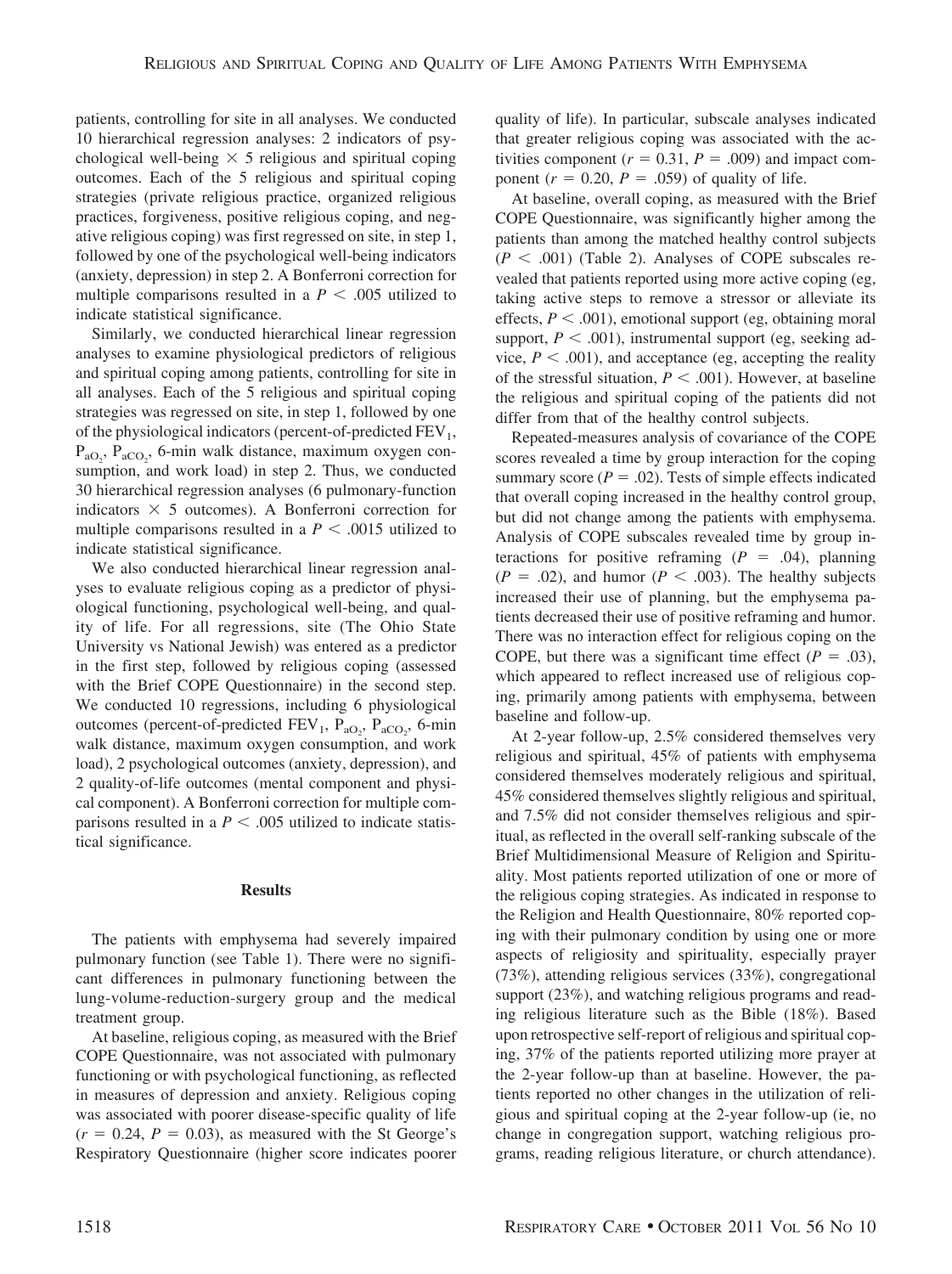|                          | COPE Questionnaire Score (mean $\pm$ SD) |                     |                                       |                                               |                     |                                       |                                               |
|--------------------------|------------------------------------------|---------------------|---------------------------------------|-----------------------------------------------|---------------------|---------------------------------------|-----------------------------------------------|
| <b>COPE</b> Subscale     | Patients With Emphysema $(n = 40)$       |                     |                                       | Healthy Matched Control Subjects ( $n = 38$ ) |                     |                                       |                                               |
|                          | Baseline                                 | 2-Year<br>Follow-Up | $P$ for<br>Within-Group<br>Difference | <b>Baseline</b>                               | 2-Year<br>Follow-Up | $P$ for<br>Within-Group<br>Difference | P for Baseline<br>Between-Group<br>Difference |
| Self-distraction         | $4.21 \pm 1.79$                          | $4.70 \pm 1.87$     | NA                                    | $3.61 \pm 1.65$                               | $4.05 \pm 1.77$     | <b>NA</b>                             | .04                                           |
| Active coping            | $6.05 \pm 1.89$                          | $5.73 \pm 2.11$     | NA                                    | $4.47 \pm 1.97$                               | $4.92 \pm 1.96$     | <b>NA</b>                             | < .001                                        |
| Denial                   | $2.67 \pm 0.87$                          | $2.75 \pm 1.28$     | <b>NA</b>                             | $2.34 \pm 0.97$                               | $2.34 \pm 0.63$     | <b>NA</b>                             | .27                                           |
| Substance use            | $2.08 \pm 0.35$                          | $2.20 \pm 0.56$     | NA.                                   | $2.22 \pm 0.58$                               | $2.34 \pm 0.85$     | <b>NA</b>                             | .20                                           |
| Emotional support        | $5.23 \pm 1.86$                          | $5.30 \pm 1.67$     | NA                                    | $3.63 \pm 1.94$                               | $4.03 \pm 1.84$     | <b>NA</b>                             | < .001                                        |
| Instrumental support     | $4.64 \pm 1.87$                          | $4.15 \pm 1.42$     | <b>NA</b>                             | $3.29 \pm 1.64$                               | $3.63 \pm 1.75$     | <b>NA</b>                             | < .001                                        |
| Behavioral disengagement | $2.44 \pm 0.79$                          | $2.50 \pm 0.93$     | <b>NA</b>                             | $2.34 \pm 0.67$                               | $2.37 \pm 0.86$     | <b>NA</b>                             | .73                                           |
| Venting                  | $3.51 \pm 1.37$                          | $3.25 \pm 1.21$     | NA                                    | $3.45 \pm 1.59$                               | $3.34 \pm 1.51$     | <b>NA</b>                             | .46                                           |
| Positive reframing       | $5.10 \pm 1.73$                          | $4.40 \pm 1.86$     | .05                                   | $4.21 \pm 1.85$                               | $4.45 \pm 1.84$     | .40                                   | .02                                           |
| Planning                 | $5.51 \pm 1.80$                          | $5.08 \pm 2.08$     | .22                                   | $4.16 \pm 2.01$                               | $4.87 \pm 1.92$     | .04                                   | .002                                          |
| Humor                    | $3.97 \pm 1.80$                          | $2.93 \pm 1.31$     | .002                                  | $3.13 \pm 1.56$                               | $3.24 \pm 1.42$     | .67                                   | .01                                           |
| Acceptance               | $6.15 \pm 1.76$                          | $6.48 \pm 1.81$     | NA                                    | $4.61 \pm 2.06$                               | $5.53 \pm 2.08$     | <b>NA</b>                             | < 0.001                                       |
| Self-blame               | $4.36 \pm 1.93$                          | $3.85 \pm 1.48$     | NA                                    | $3.08 \pm 1.26$                               | $3.15 \pm 1.39$     | <b>NA</b>                             | .004                                          |
| Religious coping         | $4.95 \pm 2.26$                          | $5.43 \pm 2.04$     | <b>NA</b>                             | $4.16 \pm 2.22$                               | $4.26 \pm 2.02$     | <b>NA</b>                             | .07                                           |
| Overall coping           | $56.2 \pm 11.98$                         | $53.3 \pm 10.46$    | .20                                   | $44.9 \pm 13.74$                              | $48.3 \pm 13.38$    | .03                                   | < 0.001                                       |
| $NA = not applicable$    |                                          |                     |                                       |                                               |                     |                                       |                                               |

#### Table 2. Coping Strategies

Table 3. Religious and Spiritual Coping at Follow-up

|                                                    | COPE Questionnaire Score (mean $\pm$ SD) |                                                              |      |
|----------------------------------------------------|------------------------------------------|--------------------------------------------------------------|------|
| Religious or Spiritual Coping Variable             | Patients With<br>Emphysema<br>$(n = 40)$ | <b>Healthy Matched</b><br>Control Subjects<br>$(n = 38)^{*}$ |      |
| Forgiveness                                        | $1.71 \pm 0.52$                          | $1.74 \pm 0.66$                                              | .94  |
| Private religious practices                        | $4.26 \pm 1.61$                          | $5.04 \pm 1.58$                                              | .10  |
| Organizational religiosity                         | $4.28 \pm 1.45$                          | $4.09 \pm 1.70$                                              | .86  |
| Overall self-ranking of religious/spiritual coping | $2.38 \pm 0.70$                          | $2.33 \pm 0.82$                                              | .82  |
| Positive religious coping                          | $9.90 \pm 5.18$                          | $6.89 \pm 6.56$                                              | .09  |
| Negative religious coping                          | $1.90 \pm 2.20$                          | $0.74 \pm 1.18$                                              | .004 |

\* Data from 2 control subjects are not included because those subjects were not available at 2-year follow-up.

At follow-up, the patients reported using negative religious coping (questioning God,  $P = .004$ ), as measured with the Brief Religious Coping Questionnaire, more than did the healthy control subjects (Table 3). Patients and healthy controls did not differ in their use of other religious coping strategies.

Regression analyses indicated that psychological functioning (ie, depression, anxiety), disease-specific quality of life, pulmonary functioning, and exercise capacity of NETT patients at baseline did not predict religious and spiritual coping, as measured with the Brief Religious Coping Questionnaire and the Brief Multidimensional Measure of Religion and Spirituality, at 2-year follow-up.

## **Discussion**

Patients with emphysema reported using more overall coping strategies (eg, active coping) than did healthy control subjects, although patients and healthy controls reported using similar levels of religious coping. Eighty percent of the patients with emphysema used religiosity and spirituality as coping strategies. Private religious practices and forgiveness were the most utilized religious or spiritual coping strategies, and negative religious coping was the least utilized religious or spiritual coping strategy. Patients reported primarily using prayer to deal with their pulmonary disease, and approximately half of the patients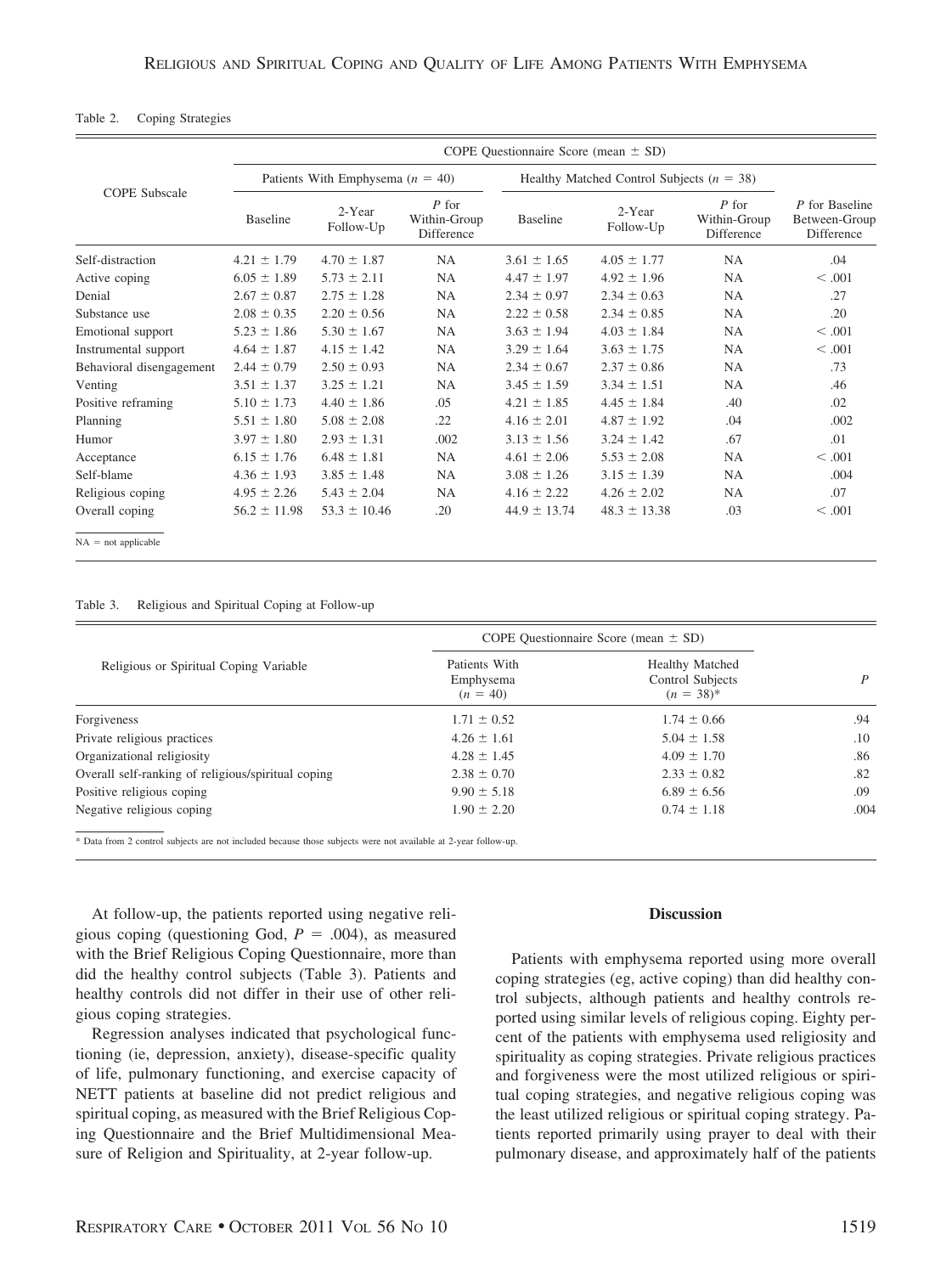who used prayer to deal with their pulmonary disease indicated that their use of prayer had increased over the 2-year longitudinal follow-up. Consistent with prior research,<sup>28,29</sup> patients utilized both negative and positive religious coping strategies simultaneously.

There was no association between religious and spiritual coping and better psychological well-being, which is consistent with data from patients with end-stage lung disease.16 In contrast, a higher level of religious coping was associated with limitations in physical activity and greater disease impact. These results contrast with prior data, which indicated a positive association between religious and spiritual coping and well-being in other patients groups.18 Although our findings may further indicate inconsistency in the association between health and religion and spirituality,30 the chronicity of health problems may be a relevant factor. The progressive nature of a disease such as emphysema differs sharply from many acute medical or surgical problems. In the context of a chronic condition such as emphysema, religious and spiritual coping is likely to increase rather than decrease as the disease progresses and health status diminishes, resulting in a negative association of religious and spiritual coping with quality of life.

Although patients with emphysema utilized less humor and positive reframing (ie, looking at a stressful situation in positive terms) at 2-year follow-up, their overall use of coping strategies remained the same at follow-up. The stress of chronic illness may make it difficult for patients to find humor in their situation or to look at the situation in a positive light. However, at follow-up, the patients' use of humor and reframing did not differ from that of the healthy controls, so it appears that the patients continued to use these strategies at a level consistent with that of matched peers.

In contrast to prior research, we found no association between religious and spiritual coping and pulmonary function.31 However, it is likely that the patients in the present study had already experienced substantial pulmonaryfunction decline, so variability in pulmonary function was greatly restricted in this sample, and an association with religious and spiritual coping would be less likely.

#### **Conclusions**

This study included only a limited assessment of religious coping (the 2-item religion subscale of the COPE) at baseline. Fortunately, more comprehensive measures of religious and spiritual coping were available at the 2-year follow-up. Overall, our results confirm relatively frequent use of religious and spiritual coping among patients with emphysema, and indicate that religious coping is utilized more among patients than among matched healthy individuals. Although religiosity and spirituality do not necessarily play a role in patients' healthcare decisions, it

appears that assessment of religiosity and spirituality among patients with emphysema may help to increase understanding of coping strategies. In addition, these data suggest that higher levels of religious and spiritual coping may not be associated with reduced distress or enhanced quality of life. Thus, patients who report using religiosity and spirituality to cope with their emphysema may require additional treatment to address emotional distress and impaired quality of life. Further research is needed to evaluate the utility of additional behavioral or medical interventions among patients already using religious and spiritual coping to cope with emphysema.

#### **REFERENCES**

- 1. Gudmundsson G, Gislason T, Janson C, Lindberg E, Hallin R, Ulrik CS, et al. Risk factors for rehospitalization in COPD: role of health status, anxiety, and depression. Eur Respir J 2005;26(3):414-419.
- 2. Dahlen I, Janson C. Anxiety and depression are related to the outcome of emergency treatment in patients with obstructive pulmonary disease. Chest 2002;122(5):1633-1637.
- 3. Lazarus RS, Folkman S. Stress, appraisal, and coping. New York: Springer Publishing; 1984.
- 4. Pargament KI. The psychology of religion and coping. New York: Guilford Press; 1997.
- 5. Yuet LM, Alexander M, Chun C. Coping and adjustment in Chinese patients with chronic obstructive pulmonary disease. Int J Nurs Stud 2002;39(4):383-395.
- 6. Hesselink AE, Penninx B, Schlosser M, Wijnhoven HA, van der Windt DA, Kriegsman DM, van Eijk JT. The role of coping resources and coping style in quality of life of patients with asthma or COPD. Qual Life Res 2004;13(2):509-518.
- 7. McCathie HCF, Spence SH, Tate RL. Adjustment to chronic obstructive pulmonary disease: the importance of psychological factors. Eur Respir J 2002;19(1):47-53.
- 8. Scharloo M, Kaptein AA, Weinman J, Hazes JM, Willems LN, Bergman W, Rooijmans HG. Illness perceptions, coping and functioning in patients with rheumatoid arthritis, chronic obstructive pulmonary disease and psoriasis. J Psychosom Res 1998;44(5):573-585.
- 9. Daaleman TP, Perera S, Studenski SA. Religion, spirituality, and health status in geriatric outpatients. Ann Family Med 2004;2(1):49- 53.
- 10. Koenig HG, George LK, Titus P. Religion, spirituality, and health in medically ill hospitalized older patients. J Am Geriatr Soc 2004; 52(4):554-562.
- 11. Koenig HG, George LK, Peterson BL. Religiosity and remission of depression in medically ill older adults. Am J Psychiatry 1998;155(4): 536-542.
- 12. Koenig HG, McCullough ME, Larson DB. Handbook of religion and health. New York: Oxford University Press; 2001.
- 13. Dein S, Stygall J. Does being religious help or hinder coping with chronic illness? A critical literature review. Palliat Med 1997;11(4): 291-298.
- 14. Fetzer Institute. Multidimensional measurement of religiousness/ spirituality use in health research. Michigan: Fetzer Institute; 1999.
- 15. Miller W. Researching the spiritual dimensions of alcohol and other drug problems. Addiction 1998;93(7):979-991.
- 16. Burker EJ, Evon DM, Sedway JA, Egan T. Religious coping, psychological distress, and disability among patients with end-stage pulmonary disease. J Clin Psychol Med Settings 2004;11(3):179- 193.